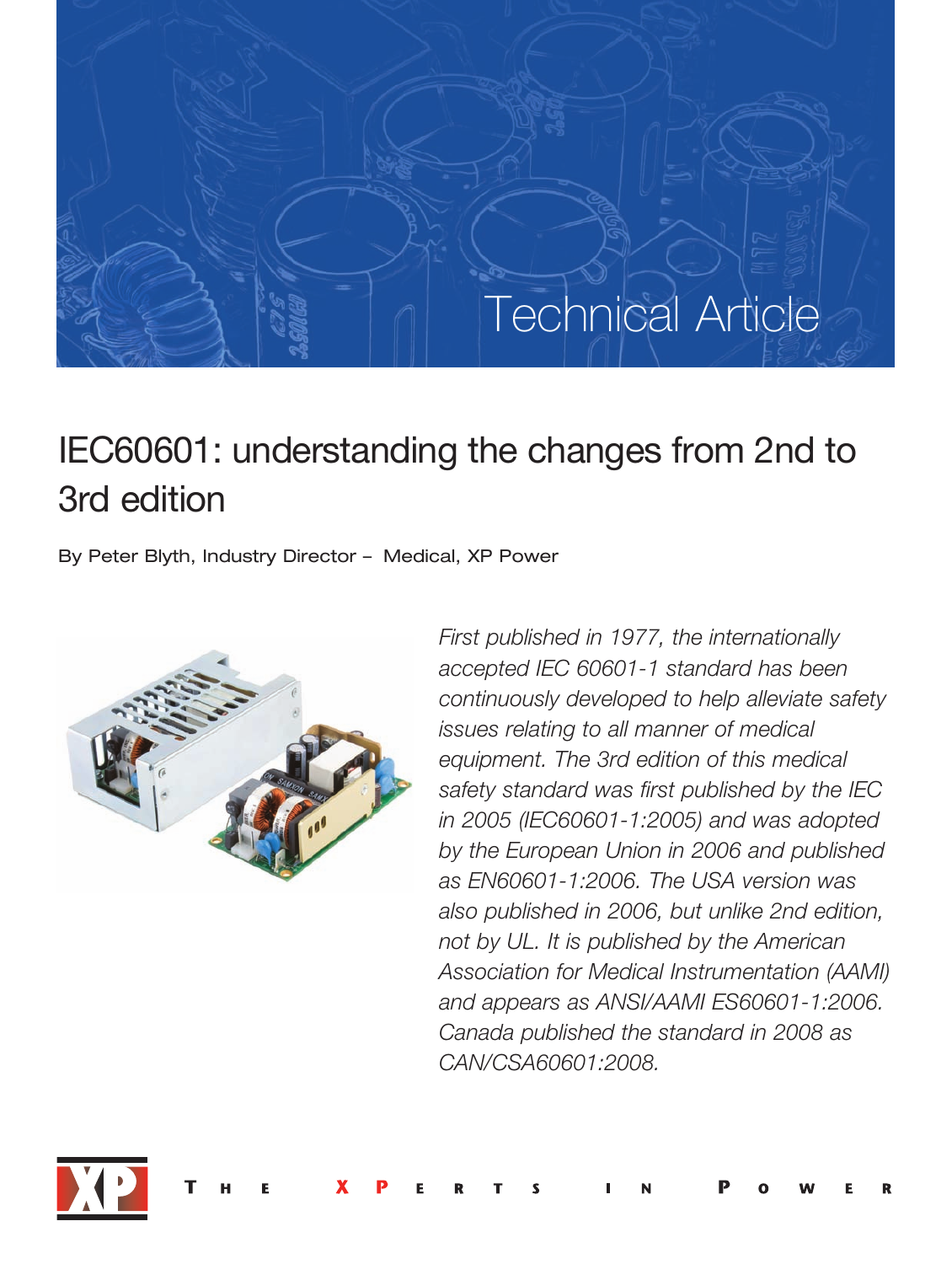Engineers need to be aware that, when using these standards, there are a number of key dates specified for the implementation of the 3rd edition, and that these vary by region.

In Europe, as of the 1st June 2012 the 2nd edition (EN60601-1/A2:1995) will be withdrawn, called the cessation date, and all products will need to be certified to the 3rd edition, EN60601-1:2006. This includes both new products introduced to the market and products already on sale. The situation is rather different in the United States. The cessation date for 2nd edition (UL60601-1:2003 1st ed) is 30June 2013 but, unlike the EU, the FDA only requires that new products brought to market after this date will need to be 3rd edition certified (ANSI/AAMI ES60601-1:2005). In Canada the cessation date for 2nd edition (CAN/CSA C22.2 No. 601.1) is 1 June 2012, but again the 3rd edition (CSA C22.2 NO. 60601 1:08) is only needed for products new to the market after this date.

Another complicating factor is the particular standards that are part of the 60601 family. These are commonly referred to as "part 2's" and will have the standard number 60601-2-xx, such as IEC60601-2-46, particular requirements for the safety of operating tables. Where these are applicable the equipment needs to be certified to these standards and therefore the date for 3rd edition adaption will be dictated by the date that the 2nd edition part 2 is withdrawn. This could be before the main date or after it. Some countries are, to date, not adopting 3rd edition. This means that equipment will need to be certified to IEC60601-1/A2:1995 2nd edition for those regions, because after 1st June 2012 EN60601-1 2nd edition will be withdrawn and UL60601-1 will be withdrawn in June 2013.

At XP Power we have taken the decision to certify all power supplies to 3rd edition (with 2 x Means Of Patient Protection on the majority of power supply) but to also test against 2nd edition. The rationale here is that following 2 x MOPP in 3rd edition is equivalent to 2nd edition in terms of separation distance, insulation schemes and dielectric strength requirements. This means that the OEM will be able to claim the safety of the power supply is at least as good as the current standard (2nd edition) and will still maintain the equipment 2nd edition approval, even with a 3rd edition (2 x MOPP) approved PSU. (see clause 3.4 IEC60601-1:2006 and clause 54 in UL60601-1:2003)

One of the most significant change that the 3rd edition introduces is that equipment manufacturers must now follow a formal risk management procedure that follows the ISO 14971 model, which effectively means compliance with a process standard as well as the fundamental product standard.

While the 2nd edition simply addressed basic safety issues to ensure freedom from any electrical, mechanical, radiation, and thermal hazards, it did not require devices to remain functional—fail-safe was adequate, and compliance with test criteria relied upon a pass/fail result that did not take into account the essential performance of the device-under-test. Recognizing these limitations, the 3rd edition introduces specifications for "essential performance" that requires equipment to continue functioning as its designers intended throughout the test process.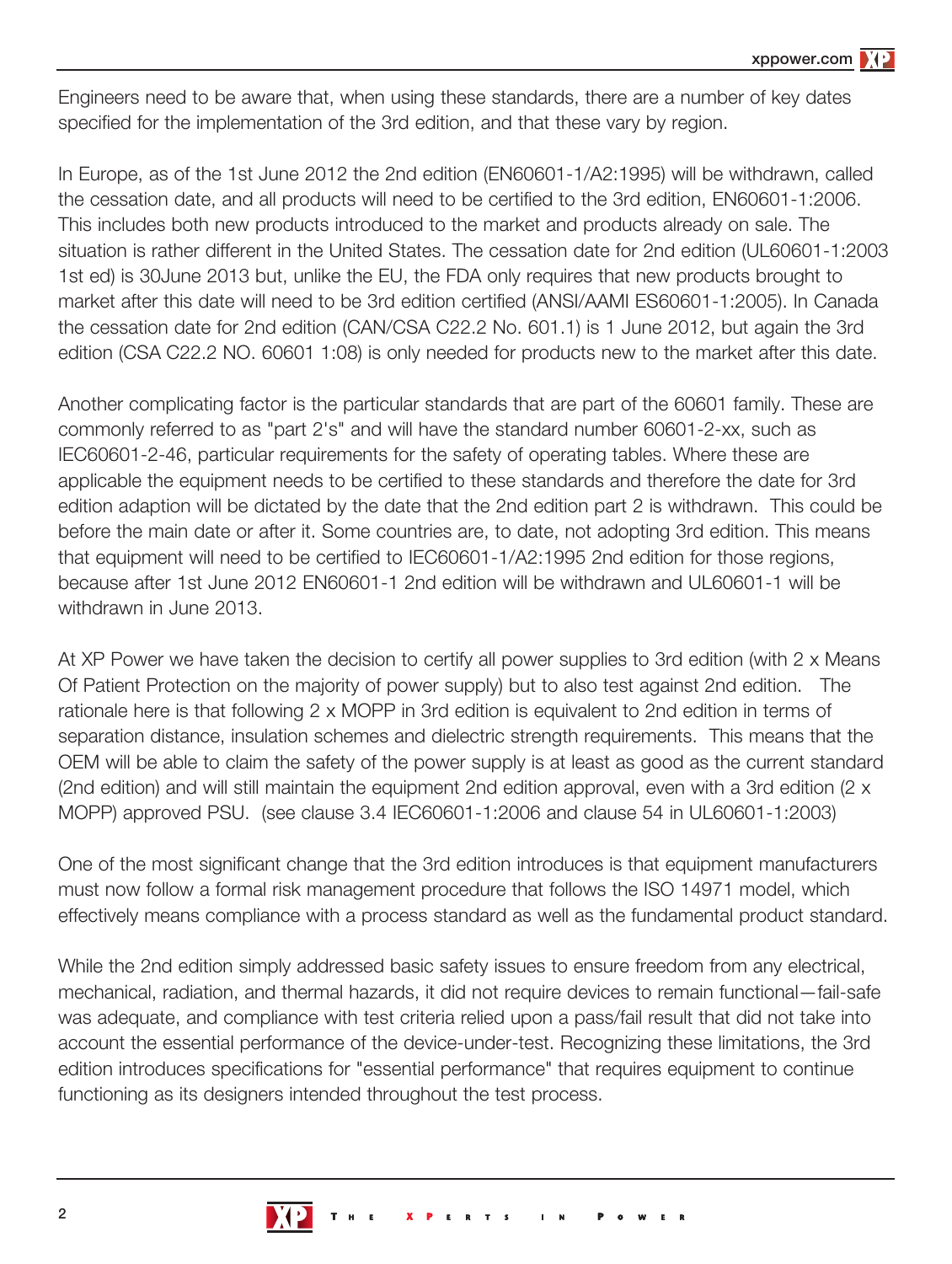Within the electrical safety arena, the standard continues to require that equipment implements two Means of Protection (MOP) such that if a failure occurs within one area, a second mechanism safeguards the operator and/or the patient against any electric shock hazard. Figure 1 models the insulation diagram that applies to the main circuit blocks in a notional medical device, and shows the two isolation barriers that provide the two Means of Protection that must be present within a device that may come into contact with a patient.



Figure 1: IEC60601-1 3rd edition demands that two means of protection (MOPs), or isolation barriers exist where patients may come into contact with equipment.

The standard allows for three defensive approaches that may be used in various combinations safety insulation, protective earth, and protection impedance. It's therefore essential to determine several key factors from the outset of the equipment design process, including its insulation class and whether it will rely upon a protective earth connection. These considerations extend to the "applied part", if present, that is deliberately attached to the patient. Such applied parts are separately classified as to the level of electric shock protection that they provide.

Significantly for power supplies, the 3rd edition distinguishes between protecting the equipment's operator and the patient within its Means of Operator Protection (MOOP) and Means of Patient Protection (MOPP) categories. This distinction can result in quite different safety insulation and isolation requirements for circuits that operators and patients may come into contact with. Specifically, anything that falls within the remit of operator protection only has to meet the clearance and creepage requirements that IEC/EN 60950 specifies for general-purpose information and technology equipment. By contrast, circuitry that falls within the realm of patient protection must meet the far more exacting requirements that the 2nd edition of IEC 60601-1 introduced. As to who determines whether it is MOOP or MOPP is up to the manufacturer and they will need to record this in the risk management file.

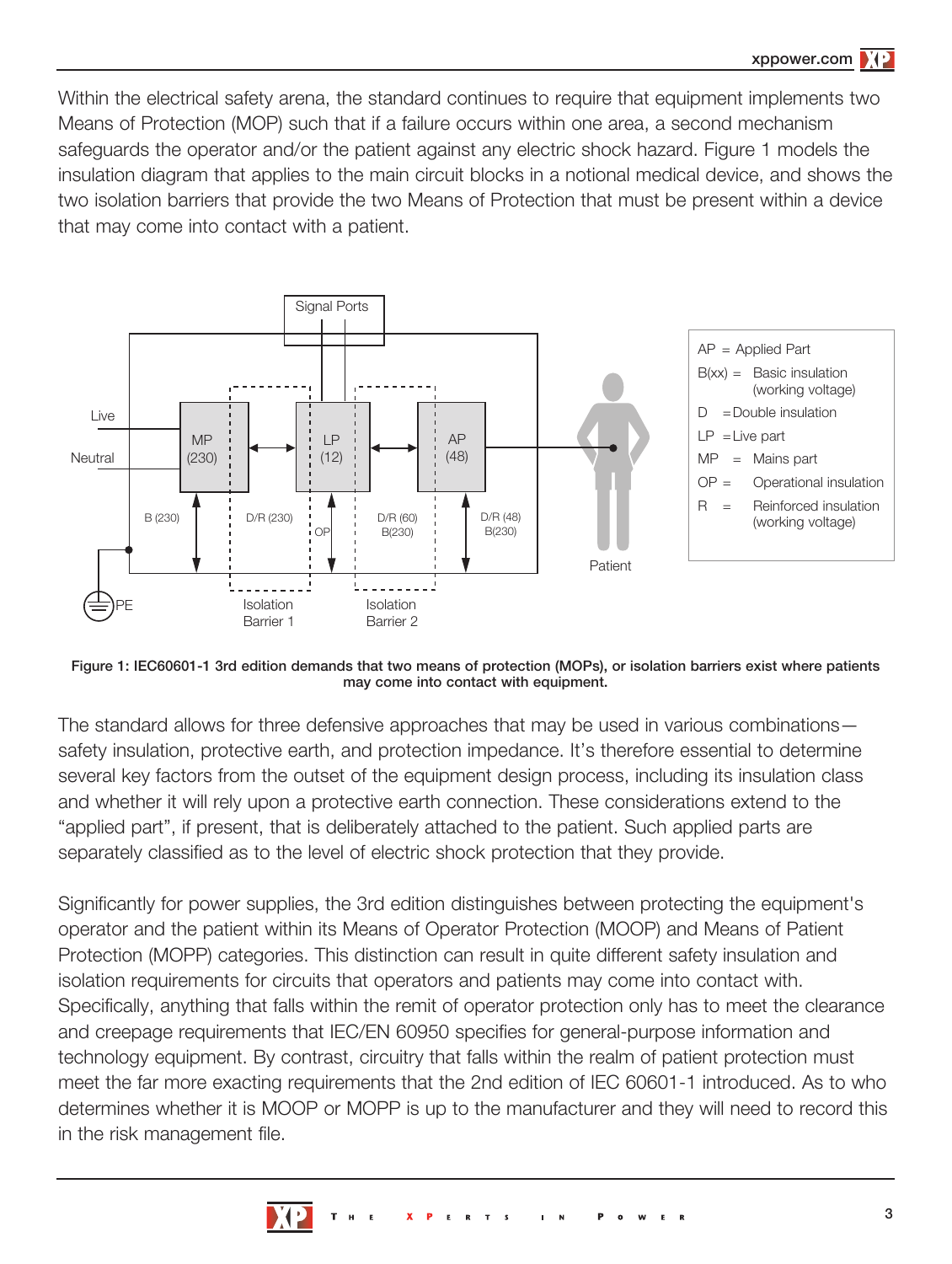xppower.com

Choosing a power supply with only MOOP you would have to ensure other isolation schemes are in place between the output and the patient if the equipment is to come in contact with the patient. It complicates the design and adds cost even though the cost of the MOOP power supply might be less than an MOPP power supply. No matter whether MOOP or MOPP is chosen the standard still requires that the leakage current requirements are met. For the power supply this means 300 µA for the USA and 500 µA for the EU. As most people know if one has to modify an ITE power supply to achieve these leakage current levels then the emissions will be impacted and additional filtering will probably need to be added to the equipment. From our standpoint at XP Power, we believe that the power supply for a medical device should provide the highest degree of protection and reduce the risk of a shock hazard. Therefore we have taken the decision to make our power supplies to have 2 x MOPP from input the output (mains to low voltage dc). This gives customer flexibility and assurance that they have minimized the risk of a shock hazard.

As briefly mentioned above, a major component to the 3rd edition is for a Risk Management Process to be included as part of the submittal to the certified body who will undertake the product certification. While risk management is not a new concept to device manufacturers it is new for the power supply manufacturers. Under 2nd edition the certified body would test against a pass/fail criteria which was very black and white. It is true that this same pass/fail criteria exists under 3rd edition but it is also required that risk management is included. The IEC recently published a guidance note for power supply manufacturers saying that 3rd edition could be gained without risk management, but that the device manufacturer would have to cover this during their submittal. While it might appear this provides a low cost route for PSU manufacturers to gain certification, it merely pushes the cost back to the device manufacturer and ultimately the device manufacturer will require the PSU manufacturer to provide risk analysis, Failure Mode Effects Analysis (FMEA) etc. If the power supply manufacturer doesn't have this prepared then there could be a delay in getting this valuable information.

The policy at XP Power is to submit a risk management process with all of our submittals and make this available to customers where necessary. Our customer can now assume the power supply is a "black box" and just consider the implications of output failing etc. The internal analysis has been done by XP Power. In order to achieve this, we embraced ISO14971 such that risk management is now part of our design process. For the production aspects of certification we have had our factory approved to ISO13485. This being the quality management system for medical devices.